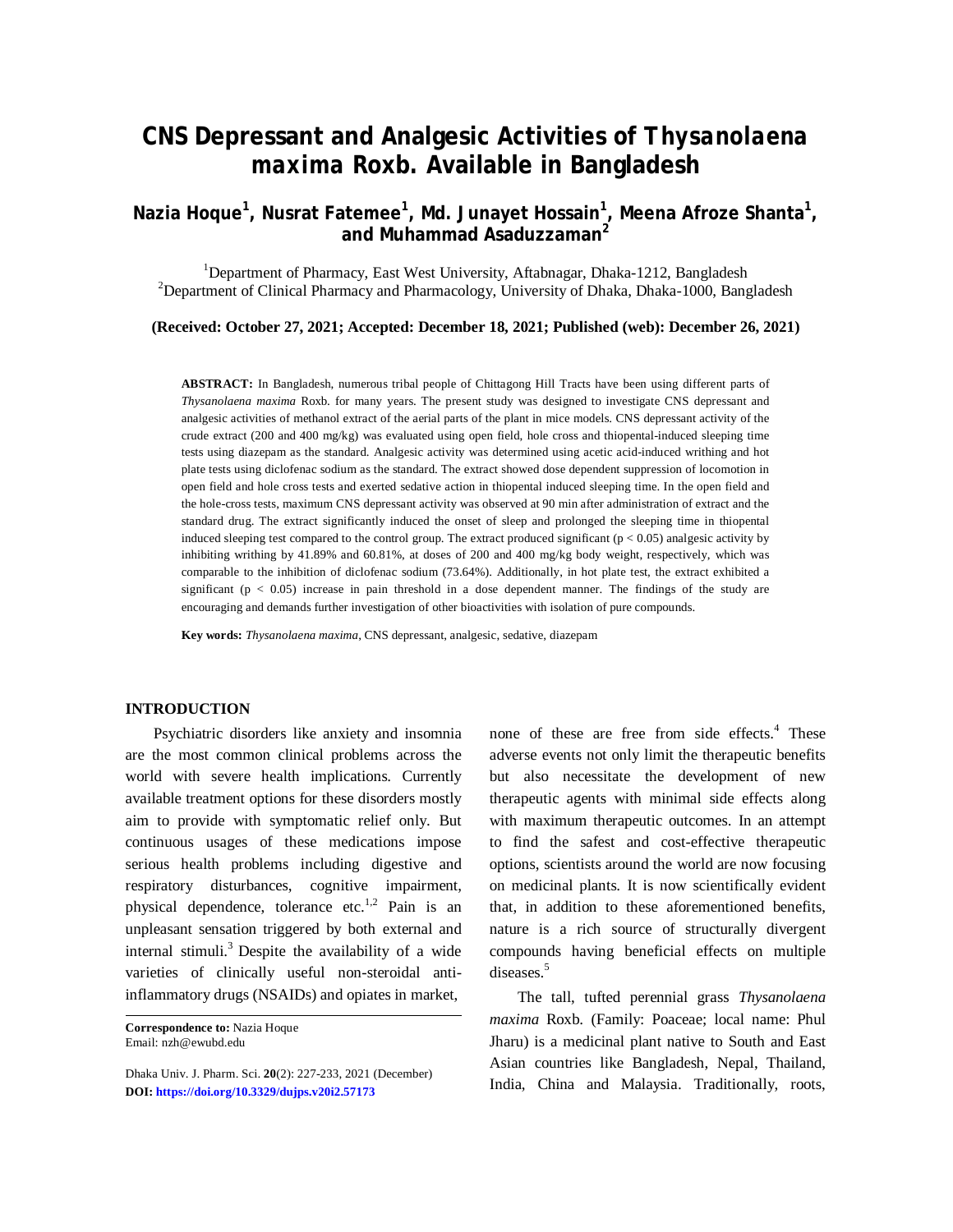stems, flowers, leaves and whole plant of *T. maxima* have been used in the treatment of boils, tuberculosis, eye infection and stomach indigestion by various tribal traditional healers of Bangladesh and India.<sup>6,7</sup> It has also been used as anthelmintic, antiemetic and tonic, to treat boils in some areas of Nepal, India and Thailand.<sup>8,9</sup> Furthermore, literature studies have shown that *T. maxima* possessed antibacterial, antioxidant, chemopreventive and hepatoprotective activities.<sup>10,11</sup> A study in Nepal demonstrated the isolation of a new compound, amrisoside from the floral part of *T. maxima* along with 35 known compounds including luteolin,  $7\alpha$ -hydroxysitosterol, isoswertisin, isoquercetin, ergosterol peroxide,  $\beta$ sitosterol, 7 $\alpha$ -hydroxysitosterol, adenosine, uridine, tryptophan, benzoic acid, syringic acid, erigeside C, leonuriside A etc. $^{12}$  These previous findings led us to evaluate the bioactivities of the different solvent extracts of *T. maxima* which proved the plant as a strong source of antioxidants.<sup>13</sup> Later, five pure compounds, of which, two were sterols and three were phenols, were isolated from this plant which showed potential cytotoxicity against Vero cell lines.<sup>14</sup> As a part of our ongoing research on Bangladeshi medicinal plants<sup>13-18</sup>, evaluation of the CNS depressant and analgesic activities of *T. maxima* were attempted.

#### **MATERIALS AND METHODS**

**Chemicals and drugs.** Diazepam and diclofenac sodium were procured from Square Pharmaceuticals Ltd., nalbuphine and thiopental sodium were purchased from Incepta Pharmaceuticals Ltd. and ACI Limited, respectively. Methanol and acetic acid were purchased from Merck, Germany and normal saline was provided by Opso Saline Ltd.

**Plant collection and identification.** The aerial part of the plant was collected from Pablakhali, Chittagong Hill Tracts, Bangladesh on August 20, 2014. The plant was identified by an expert of Bangladesh National Herbarium (BNH), Mirpur, Dhaka where a voucher specimen (DACB 42267) has been deposited. The fresh plant was washed thoroughly to remove surface dirt particles, sliced

and shed dried for seven days. The dried plant materials were ground to coarse powder and stored in an air tight container.

**Preparation of the plant extract.** In brief, 900 g plant powder was submerged into adequate amount of methanol in an air-tight container for five days with intermittent shaking. The extract was filtered with cotton followed by Whatman number 1 filter paper. A deep brownish gummy extract was obtained after evaporating the filtrate with a rotary evaporator at low temperature (45 $\degree$ C - 50 $\degree$ C). The crude extract (16 g) was kept at  $4^{\circ}$ C for further analyses.

**Experimental animals.** Swiss albino mice (20- 25 g in weight, 3-4 weeks of age, both male and female) were collected from International Center for Diarrheal Disease and Research, Bangladesh (icddr,b). Animals were kept under suitable environmental conditions where temperature was  $25.0 \pm 1.0$ °C and a cycle of 12 hrs light followed by 12 hrs dark was maintained. The animals were befitted to the new environment of the laboratory for seven days with sufficient food and water. 'Ethical Principles and Guidelines of Scientific Experiments on Animals' (1995) provided by the 'Swiss Academy of Medical Sciences' and the 'Swiss Academy of Sciences' were followed for the care and treatment of the animals. Standard experimental protocols were followed to perform animal experimentations.

**Open field test.** Locomotor activity and exploratory action of a sample can be measured using open field method in mice. <sup>19</sup> The animals were divided into control (received 0.005% v/v carboxymethyl cellulose in normal saline), positive control (received diazepam 1 mg/kg body weight) and two test groups (received 200 and 400 mg/kg body weight of extract) containing five mice each. The apparatus used in this experiment was an open field containing white and black colored squares alternatively. The apparatus was encircled by a wall which was 40 cm in height. The number of squares crossed by the mice after oral administration of particular treatments, were counted at 0, 30, 60, 90 and 120 min for 3 min period of time.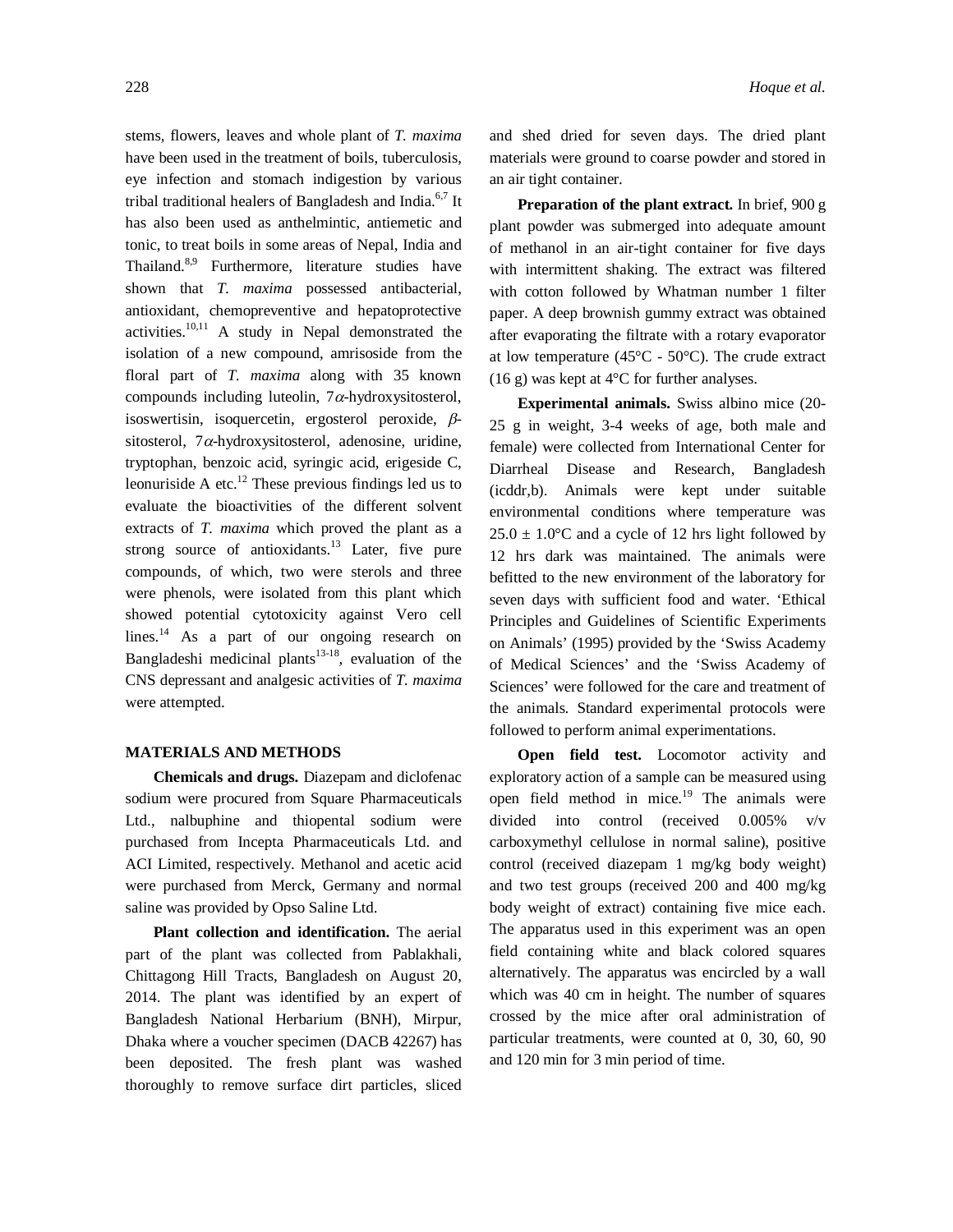**Hole cross test.** A wooden box having a partition wall (7.5 cm height) with a hole (3 cm diameter) in the middle was used for this test. The dimensions of the box were 30 cm  $\times$  20 cm  $\times$  14 cm. After oral administration of particular treatments described above, mice were placed on one side of the partition wall inside the box. Each mouse crossed the hole for several times and moved from one chamber to another. The number of movements for each animal was observed for 3 min at 0, 30, 60, 90 and 120 min. <sup>20</sup>

**Thiopental sodium-induced sleeping time.** The control group of mice was treated with vehicle (0.005% CMC in water), positive control group with diazepam (1 mg/kg body weight) and test groups were treated with the extract of *T. maxima* (200 and 400 mg/kg body weight). Twenty minutes later, a dose of thiopental sodium (40 mg/kg) was injected via intraperitoneal route to each animal for sleep induction. The time between administration of thiopental sodium to loss of righting reflex was counted as onset of action of the drug. The time between the loss of reflex followed by recovery was also counted as the duration of sleep.<sup>21</sup>

**Acetic acid-induced writhing test.** The animals were split into four groups with five mice where control group received vehicle (0.005% v/v CMC in normal saline), positive control group received diclofenac sodium (1 mg/kg) and test groups received methanol extract of *T. maxima* (200 and 400 mg/kg body weight). Acetic acid solution (0.7% v/v) was

injected via intraperitoneal route to each animal (0.1 ml/10 g body weight) after 15 min of intraperitoneal administration of diclofenac sodium and 30 min of oral administration of vehicle and crude extract. The mice were noticed for specific body stretching known as 'writhing'<sup>22</sup> for the next 20 min.

**Hot plate method.** The animals were treated as mentioned above except animals of positive control group (received nalbuphine at 10 mg/kg body weight). Eddy's hot plate maintaining temperature of  $52 \pm 0.5^{\circ}$ C was used as the hot plate for this experiment. Each animal was placed on the hot plate and their response was recorded at 0, 30, 60 and 90 min following oral administration of the samples.<sup>23</sup> Forepaw licking, jumping from the hot plate or withdrawal of the paws was counted as their response.

**Statistical analysis.** One-way ANOVA followed by Dunnet's test was used for the statistical analysis of animal experiments. The results were compared with the control group,  $p < 0.05$  were considered to be statistically significant.

## **RESULTS AND DISCUSSION**

**Open field test.** The extract of *T. maxima* significantly  $(p \lt 0.05 - 0.001)$  reduced the locomotion at 200 and 400 mg/kg body weight doses. The extract significantly decreased the movements of the mice throughout the observation period (Table 1).

| Table 1. Effects of the methanol extract of T. maxima on open field test. |  |  |
|---------------------------------------------------------------------------|--|--|
|---------------------------------------------------------------------------|--|--|

| Groups         | Treatments                            | Dose                | Number of square crossed |                          |                                 |                             |                                |
|----------------|---------------------------------------|---------------------|--------------------------|--------------------------|---------------------------------|-----------------------------|--------------------------------|
|                |                                       |                     | $0 \text{ min}$          | $30 \text{ min}$         | $60 \text{ min}$                | $90 \text{ min}$            | $120 \text{ min}$              |
| Control        | $0.005\%$ w/y CMC<br>in normal saline | $10 \text{ ml/kg}$  | $113.2 \pm 3.83$         | $118.2 \pm 2.66$         | $120.8 \pm 3.58$                | $121.4 + 3.58$              | $119.4 + 2.48$                 |
| Standard       | Diazepam                              | $1 \text{ mg/kg}$   | $109.4 \pm 4.96$         | $76 + 7.93$ <sup>*</sup> | $58.2 \pm 4.16$ <sup>****</sup> | $33.2 + 5.2$ <sup>***</sup> | $16.8 + 3.56$                  |
| Test<br>sample | <b>METM</b>                           | $200 \text{ mg/kg}$ | $116.8 \pm 4.09$         | $93.2 + 8.09^*$          | $74 + 8.09***$                  | $36 + 2.95***$              | $19 + 2.53***$                 |
|                |                                       | $400 \text{ mg/kg}$ | $117.2 \pm 4.88$         | $84.2 + 5.26^*$          | $66.6 \pm 6.84***$              | $35 + 4.89$ <sup>***</sup>  | $17.6 \pm 3.09$ <sup>***</sup> |

Values are mean  $\pm$  SEM, (n = 5); \*p < 0.05 and \*\*\*p < 0.001 were considered significant (One way ANOVA followed by Dunnett's test); METM: Methanol extract of *T. maxima.*

**Hole cross test.** Methanol extract of *T. maxima* showed significant reduction of movement ( $p < 0.01$  - 0.001) at the doses of 200 and 400 mg/kg body weight compared to the standard diazepam. The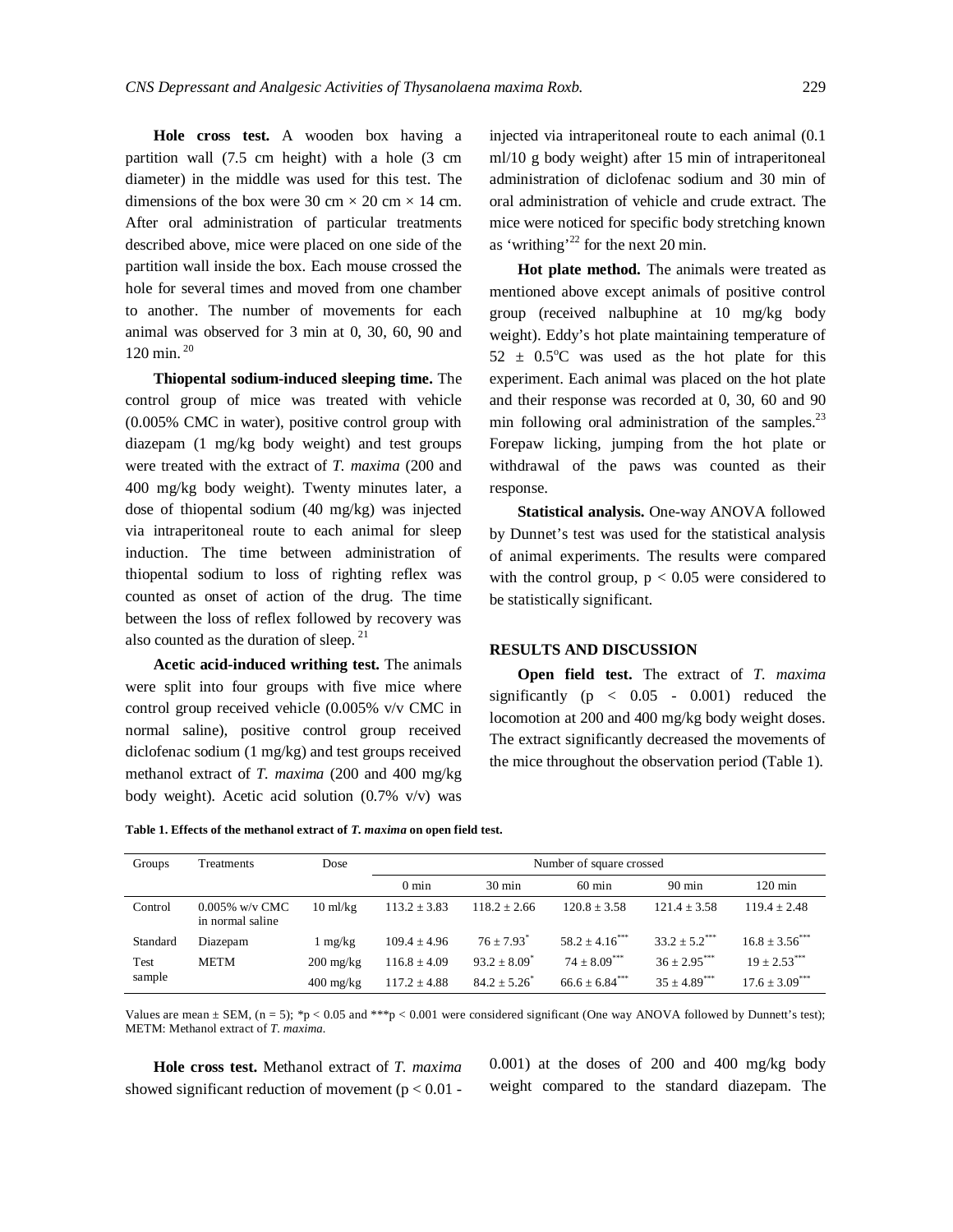number of hole crossed by mice from one chamber to another was decreased in a dose dependent manner. The maximum CNS depressant effect was observed at 120 min (Figure 1).

**Thiopental sodium-induced sleeping time.** In this test, the plant extract at doses of 200 and 400 mg/kg body weight reduced the onset of sleep and increased the duration of the sleeping time compared to the standard diazepam (Table 2). The extract showed a statistically significant ( $p < 0.01 - 0.001$ ) dose dependent activity.



Figure 1. Effects of the methanol extract of *T. maxima* in hole cross test. Values are mean  $\pm$  SEM, (n = 5); and \*\*p < 0.01 and \*\*\*p < 0.001 were considered significant (One way ANOVA followed by Dunnett's test); METM: Methanol extract of *T. maxima.*

| Groups      | Treatments                            | Dose                | Onset of sleep (min)           | Duration of sleep (min)          |
|-------------|---------------------------------------|---------------------|--------------------------------|----------------------------------|
| Control     | $0.005\%$ w/v CMC in<br>normal saline | $10 \text{ ml/kg}$  | $26.2 \pm 1.39$                | $107.6 + 1.98$                   |
| Standard    | Diazepam                              | l mg/kg             | $15 \pm 0.71$ ***              | $164.8 \pm 5.05$ ***             |
| Test sample | METM                                  | $200 \text{ mg/kg}$ | $19.6 \pm 1.16$ <sup>**</sup>  | $137.4 \pm 3.47***$              |
|             |                                       | $400 \text{ mg/kg}$ | $17.8 \pm 0.86$ <sup>***</sup> | $153.2 \pm 2.15$ <sup>****</sup> |

**Table 2. Effects of methanol extract of** *T. maxima* **on thiopental sodium-induced sleeping test.**

Values are mean  $\pm$  SEM, (n = 5); \*\*p < 0.01 and \*\*\*p < 0.001 were considered significant (One way ANOVA followed by Dunnett's test); METM: Methanol extract of *T. maxima*.

**Acetic acid-induced writhing test.** In acetic acid-induced writhing test, methanol extract of *T. maxima* significantly ( $p < 0.01 - 0.001$ ) suppressed acetic acid induced writhing in mice at both doses (200 and 400 mg/kg body weight). At 400 mg/kg dose, the plant extract showed maximum inhibition (60.81%). The standard diclofenac sodium inhibited the writhing by 73.64% (Table 3).

**Hot plate method.** The methanol extract of *T. maxima* increased the latency time in hot plate dose dependently and significantly ( $p < 0.05$ ) as presented in figure 2. At the dose of 400 mg/kg body weight, METM produced highest analgesia at the  $4<sup>th</sup>$ observation period (90 min) of time.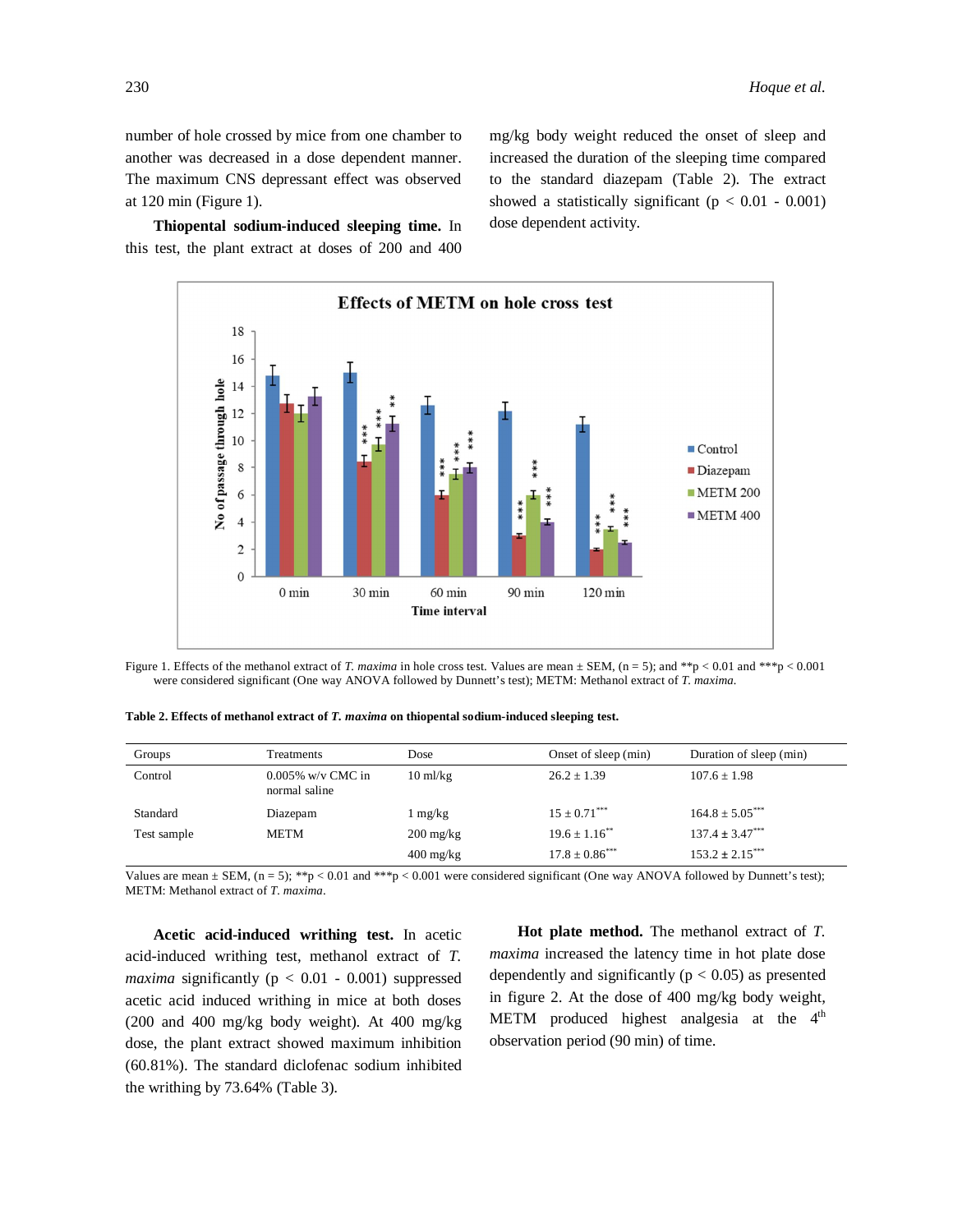| Groups      | Treatments                         | Dose                | No of writhings               | Percent inhibition       |
|-------------|------------------------------------|---------------------|-------------------------------|--------------------------|
| Control     | $0.005\%$ w/v CMC in normal saline | $10 \text{ ml/kg}$  | $29.6 \pm 4.56$               | $\overline{\phantom{a}}$ |
| Standard    | Diclofenac-Na                      | $1 \text{ mg/kg}$   | $7.8 + 3.70^{***}$            | 73.64%                   |
| Test sample | <b>METM</b>                        | $200 \text{ mg/kg}$ | $17.2 \pm 5.12$ <sup>**</sup> | 41.89%                   |
|             |                                    | $400 \text{ mg/kg}$ | $11.6 \pm 3.78$ ***           | 60.81%                   |

**Table 3. Effects of methanol extract of** *T. maxima* **on acetic acid-induced writhing in mice.**

Values are mean  $\pm$  SEM, (n = 5); \*\*p < 0.01 and \*\*\*p < 0.001 were considered significant (One way ANOVA followed by Dunnett's test); METM: Methanol extract of *T. maxima*.



Figure 2. Effects of methanol extract of *T. maxima* on latency to hotplate test. Values are mean  $\pm$  SEM, (n = 5); \*p < 0.05 was considered significant (One way ANOVA followed by Dunnett's test); METM: Methanol extract of *T. maxima*.

The major inhibitory neurotransmitter of central nervous system (CNS) known as gamma amino butyric acid (GABA) has a role to play in the diseases like depression, Parkinson's disease, epilepsy etc. $^{24}$  On the other hand, diazepam is a very popular drug used to treat sleep disorder which acts via opening of the chloride channel and causing allosteric change in GABA receptors to induce GABA-mediated postsynaptic inhibition.<sup>25</sup> Due to the ability of diazepam to calm down the neuronal activity, it can be used as standard in different neuropharmacological experimental models. $26$ Locomotor activity is considered as a measurement of the level of excitability of the CNS and it is an index of alertness which indicates CNS depressant activity.<sup>27</sup> In this study, METM in both doses produced significant reduction of locomotion

indicative of its CNS depressant potential in both open field and hole cross test. But in both experiments, maximum inhibition was observed for 400 mg/kg body weight dose of the plant extract. Another classical model to evaluate CNS depressant activity is thiopental sodium induced sleeping test where thiopental exerts its effect by enhancing the inhibitory action of the GABA receptor. $^{26}$  The result showed significant reduction in the time required to induce sleep and also increased the duration of the sleep, indicating sedative potential of the extract. It is scientifically evident that flavonoids and steroids can act as ligands for GABA type A (GABAA) receptors in CNS. Moreover, it was also reported that triterpenoids and saponins can exert agonistic action at GABAA receptor complex.<sup>2,5,28</sup> Our previous studies found strong presence of several phyto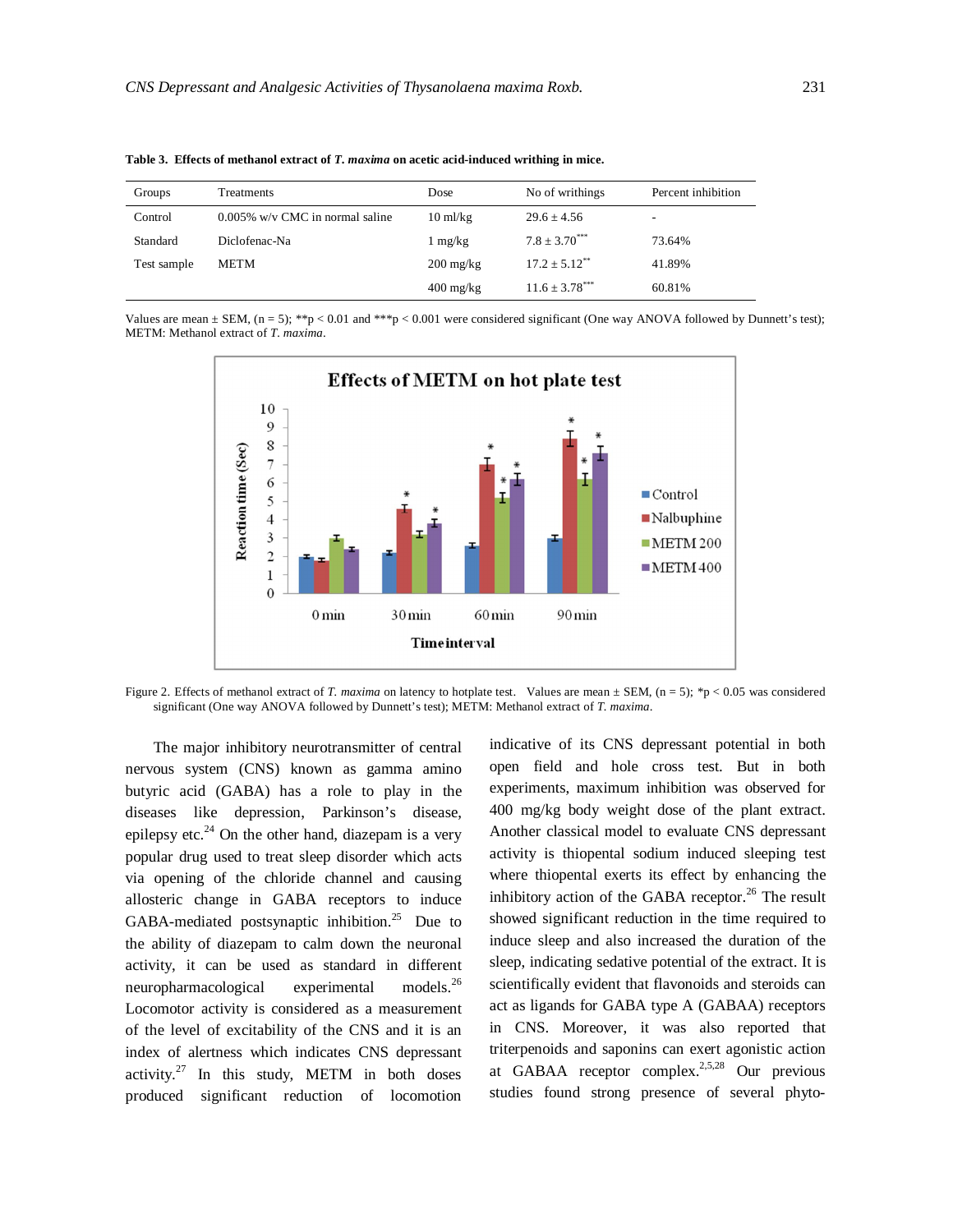constituents such as flavonoids, terpenoids, glycosides and saponins in aerial part of *T. maxima* available in Bangladesh.<sup>13</sup> These phytoconstituents may play a vital role in the CNS depressant activity of the extract though further studies are required before any conclusion is made.

The analgesic potential of METM was investigated using chemical (acetic acid) and thermal (hot plate) methods. Acetic acid induced writhing test assesses peripheral analgesic activity of compounds like non-steroidal anti-inflammatory agents and steroids, which exert their effects by alteration of peritoneal mast cells, acid sensing ion channels and the prostaglandin pathways.<sup>29</sup> Acetic acid causes abdominal distortion and pain by releasing several inflammatory mediators such as histamine, cytokines and arachidonic acid metabolites which is produced during cyclooxygenase and prostaglandin biosynthesis.<sup>19</sup> The results of our present study indicated that the extract is capable of suppressing acetic acid induced-writhing and producing significant analgesia probably by inhibiting the local inflammatory response mentioned above. 20

The hotplate method is used to evaluate the antinociceptive activity of organic compounds that act through opioid receptors of the central and peripheral nervous system. <sup>30</sup> Natural or synthetic opioid drugs act in both the central and peripheral nervous systems and can produce strong analgesia.<sup>31</sup> Methanol extract of *T. maxima* showed antinociceptive activity by increasing latency time in hot plate test in comparison with the vehicle in a dose dependent manner. Maximum analgesic effect was found at 90 min following treatment with test sample and the standard. The results obtained from acetic acid writhing and hot plate method showed that the extract (200 and 400 mg/kg) could exhibit its antinociceptive activity by inhibiting both peripheral and central mechanisms of pain through opioid receptor, which is similar to the action of narcotic analgesics. Moreover, it is evident from the literature that flavonoids and tannins have prominent antinociceptive activity.<sup>32,33</sup> Presence of phenolic compounds, flavonoids and  $tannin<sup>13,14</sup>$  in the plant

might be responsible for the antinociceptic property of the extract though further investigation is required to confirm this.

# **CONCLUSION**

In light of the findings of the present study, it can be concluded that the methanol extract of *Thysanolaena maxima* possesses remarkable analgesic and CNS effect. The plant could be a potent source of bioactive compounds which could be used as lead in discovery of CNS depressant and analgesic drug molecules. Isolation of bioactive compounds from this plant is under investigation and will be reported in due course of time.

#### **ACKNOWLEDGEMENT**

The authors are thankful to the Department of Pharmacy, East West University, Dhaka, Bangladesh for providing all the technical and financial supports to conduct the research.

#### **REFERENCES**

- 1. Moniruzzaman, M., Rahman, A. and Ferdous, A. 2015. Evaluation of sedative and hypnotic activity of ethanolic extract of *Scoparia dulcis* Linn. *Evid. Based Complement. Alternat. Med.* **2015**, 873954.
- 2. Khatoon, M.M., Khatun, M.H., Islam, M.E. and Parvin, M.S. 2014. Analgesic, antibacterial and central nervous system depressant activities of *Albizia procera* leaves. *Asian Pac. J. Trop. Biomed.* **4**, 279-284.
- 3. Garland, E. L. 2012. Pain processing in the human nervous system: a selective review of nociceptive and biobehavioral pathways. *Prim. Care*. **39**, 561-571.
- 4. Shojaii, A., Motaghinejad, M., Norouzi, S. and Motevalian, M. 2015. Evaluation of anti-inflammatory and analgesic activity of the extract and fractions of *Astragalus hamosus* in animal models. *Iran. J. Pharm. Sci.* **14**, 263-269.
- 5. Sultana, T., Mannan, M.A. and Ahmed, T. 2018. Evaluation of central nervous system (CNS) depressant activity of methanolic extract of *Commelina diffusa* Burm. in mice. *Clin. Phytoscience*. **4**, 1-7.
- 6. Hynniewta, S.R. and Kumar, Y. 2008. Herbal remedies among the Khasi traditional healers and village folks in Meghalaya. *Indian J. Tradit. Knowl*. **7**, 581-586.
- 7. Rout, J., Sajem, A.L. and Nath, M. 2012. Medicinal plants of North Cachar Hills district of Assam used by the Dimasa tribe. *Indian J. Tradit. Knowl.* **11**, 520-527.
- 8. Hasan, M.K., Gatto, P. and Jha, P.K. 2013. Traditional uses of wild medicinal plants and their management practices in Nepal- a study in Makawanpur district. *Int. J. Med. Aromat. Plants*. **3**, 102-112.